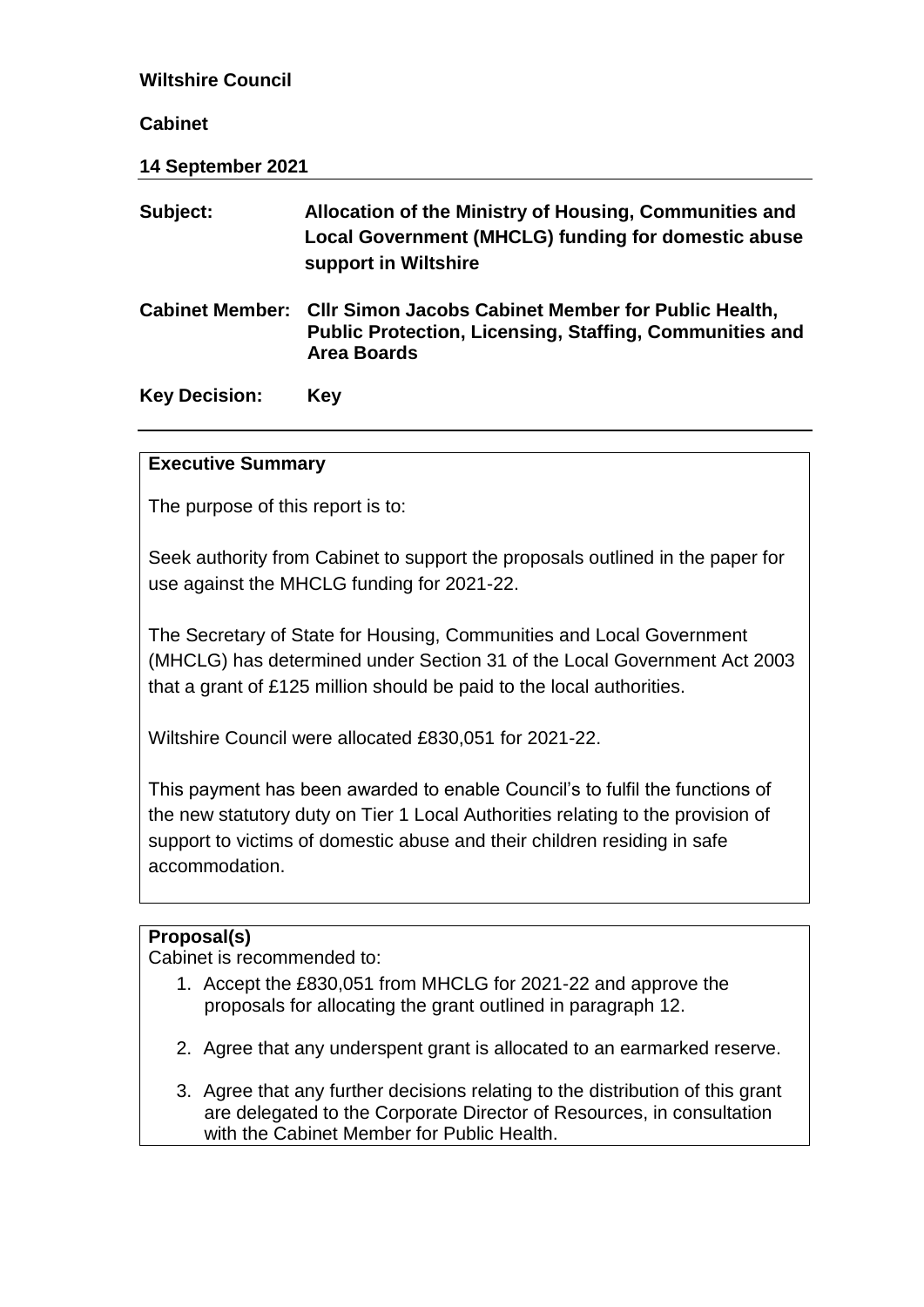# **Reason for Proposal(s)**

Part 4 of the Domestic Abuse Act 2021, details the statutory responsibilities of the Local Authority functions relating to the provision of support for all victims of domestic abuse and their children, regardless of their relevant protected characteristics, within relevant accommodation (as defined by the Regulations).

The Government has been clear that having the right support to protect and assist all victims of domestic abuse will make individuals and families safe, sooner.

Government recognises the critical importance of safe accommodation and support for victims and their children as they rebuild their lives after the trauma of domestic abuse.

Following extensive engagement and public consultation, Sections 57-61 of the Domestic Abuse Act 2021 underpinned by this guidance introduce new requirements on local authorities and more accountability in the local delivery of domestic abuse support in safe accommodation.

**Terence Herbert Chief Executive**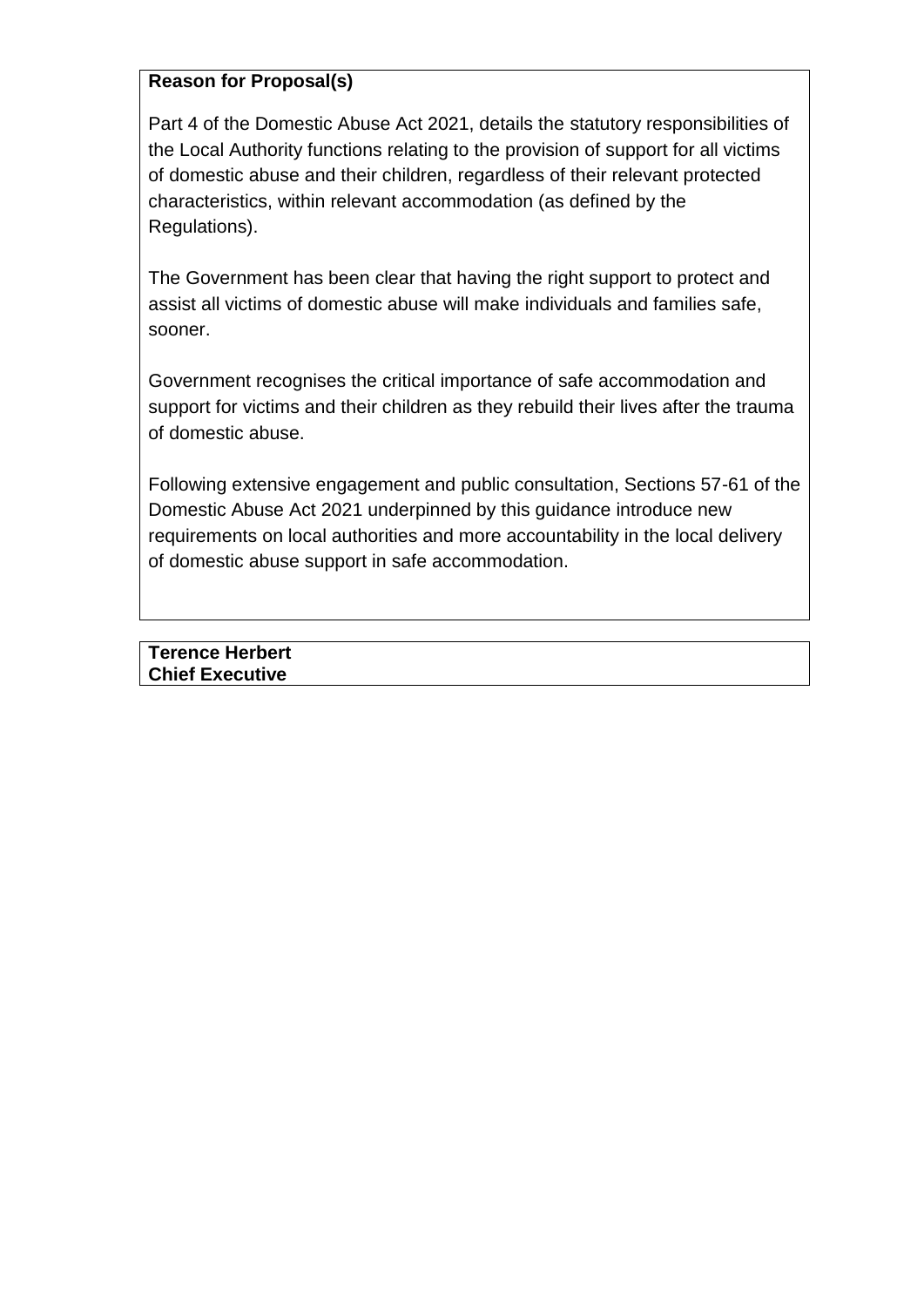| <b>Wiltshire Council</b> |                                                                                                                                                    |  |  |  |
|--------------------------|----------------------------------------------------------------------------------------------------------------------------------------------------|--|--|--|
| <b>Cabinet</b>           |                                                                                                                                                    |  |  |  |
| 14 September 2021        |                                                                                                                                                    |  |  |  |
| Subject:                 | Allocation of the Ministry of Housing, Communities and<br>Local Government (MHCLG) funding for domestic abuse<br>support in Wiltshire              |  |  |  |
| <b>Cabinet Member:</b>   | <b>CIIr Simon Jacobs Cabinet Member for Public Health,</b><br><b>Public Protection, Licensing, Staffing, Communities and</b><br><b>Area Boards</b> |  |  |  |
| <b>Key Decision:</b>     | Key                                                                                                                                                |  |  |  |

### **Purpose of Report**

The purpose of this report is to:

1. To seek agreement from Cabinet to the proposals outlining the use of the MHCLG funding to fulfil the functions of the new statutory duty on Tier 1 Local Authorities relating to the provision of support to victims of domestic abuse and their children residing in safe accommodation.

# **Relevance to the Council's Business Plan**

2. The provision of domestic abuse support for victims of domestic abuse and their families who reside in relevant accommodation contributes to the following Wiltshire Council business plan outcomes: Strong Communities (personal wellbeing through a healthier population), protecting the vulnerable (early intervention through prevention activities) and protecting the vulnerable (joined up health and care through greater partnership working).

# **Background**

3. In December 2019 the Government was elected with a manifesto commitment to "support all victims of domestic abuse and pass the Domestic Abuse Bill" originally introduced in the last Parliament. The Act aims to ensure that victims have the confidence to come forward and report their experiences, safe in the knowledge that the state will do everything it can, both to support them and their children and pursue the abuser.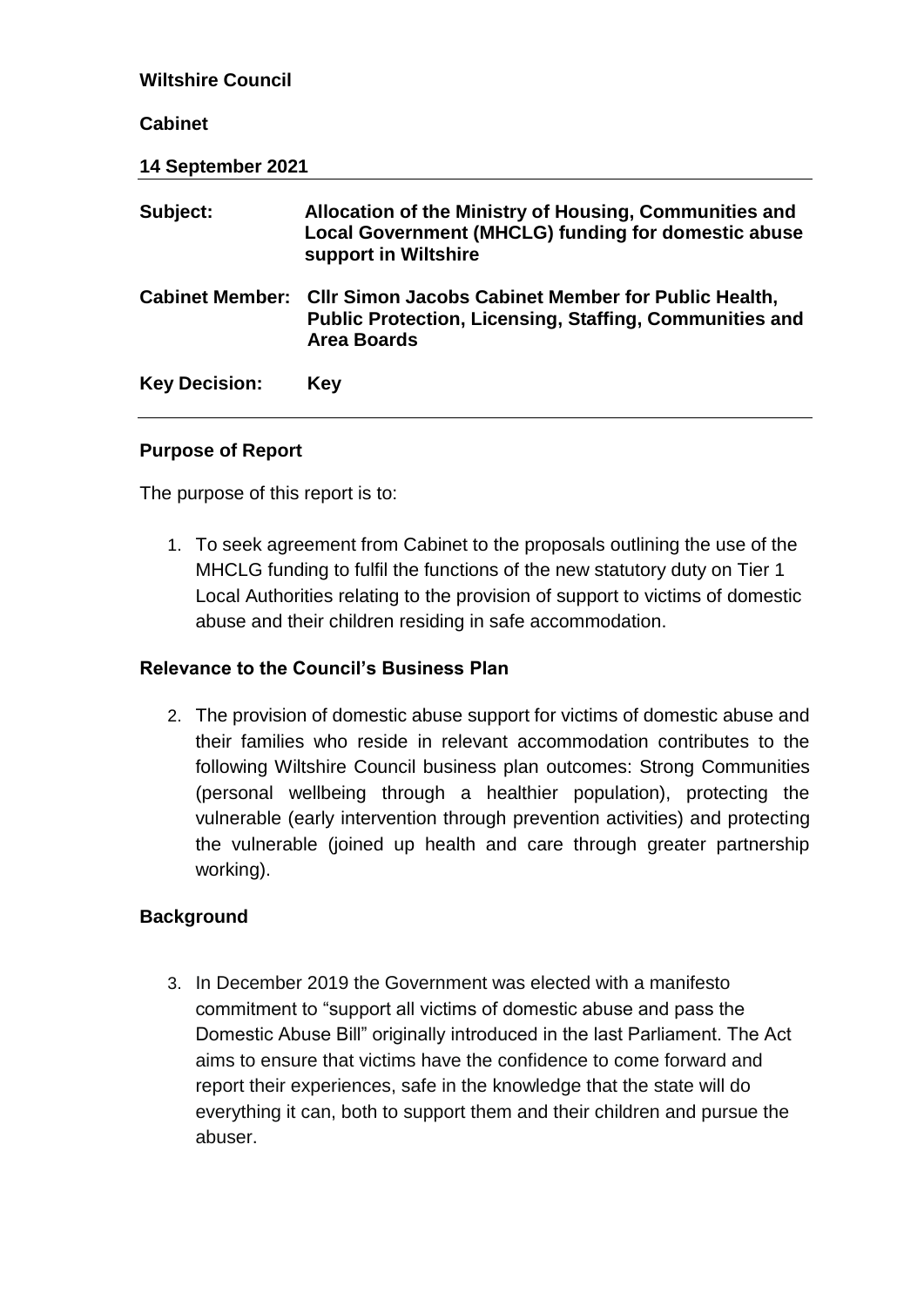- 4. In spring 2018, the Government conducted a public consultation on Transforming the Response to Domestic Abuse which attracted over 3,200 responses.
- 5. The Government response to the consultation and a draft Domestic Abuse Bill were published in January 2019. The Government response set out 123 commitments, both legislative and non-legislative, designed to:
	- i) promote awareness of domestic abuse.
	- ii) protect and support victims and their families.
	- iii) transform the justice process to prioritise victim safety and provide an effective response to perpetrators; and
	- iv) to drive consistency and better performance in the response to domestic abuse across all local areas, agencies and sectors.
- 6. Part 4 of the Domestic Abuse Act 2021 places a duty on relevant local authorities in England, to provide support to victims of domestic abuse and their children within refuges and other forms of safe accommodation.
- 7. The Secretary of State for Housing, Communities and Local Government (MHCLG) has determined under Section 31 of the Local Government Act 2003 that a grant of £125 million should be paid to the local authorities.
- 8. As such, Wiltshire Council were allocated **£830,051 for 2021-22**.
- 9. This payment has been awarded to enable Council's to fulfil the functions of the new statutory duty on Tier 1 Local Authorities relating **to the provision of support to victims of domestic abuse and their children residing in safe accommodation.**
- 10. MHCLG have outlined a criteria for how this funding should be allocated. The full criteria can be located in [MHCLG Statutory guidance for LA's](https://eur02.safelinks.protection.outlook.com/?url=https%3A%2F%2Fassets.publishing.service.gov.uk%2Fgovernment%2Fuploads%2Fsystem%2Fuploads%2Fattachment_data%2Ffile%2F993825%2FDomestic_Abuse_Act_-_draft_statutory_guidance.pdf&data=04%7C01%7CHayley.Mortimer%40wiltshire.gov.uk%7C77dcae27d3e24148b85708d9357c1be8%7C5546e75e3be14813b0ff26651ea2fe19%7C0%7C0%7C637599629417622341%7CUnknown%7CTWFpbGZsb3d8eyJWIjoiMC4wLjAwMDAiLCJQIjoiV2luMzIiLCJBTiI6Ik1haWwiLCJXVCI6Mn0%3D%7C1000&sdata=vTgRua26Xu2Ei4nxOAt3GHJR9%2F5OusDtUSv39BgRcjg%3D&reserved=0) for [delivery of support to victims of DA, including children in DA safe](https://eur02.safelinks.protection.outlook.com/?url=https%3A%2F%2Fassets.publishing.service.gov.uk%2Fgovernment%2Fuploads%2Fsystem%2Fuploads%2Fattachment_data%2Ffile%2F993825%2FDomestic_Abuse_Act_-_draft_statutory_guidance.pdf&data=04%7C01%7CHayley.Mortimer%40wiltshire.gov.uk%7C77dcae27d3e24148b85708d9357c1be8%7C5546e75e3be14813b0ff26651ea2fe19%7C0%7C0%7C637599629417622341%7CUnknown%7CTWFpbGZsb3d8eyJWIjoiMC4wLjAwMDAiLCJQIjoiV2luMzIiLCJBTiI6Ik1haWwiLCJXVCI6Mn0%3D%7C1000&sdata=vTgRua26Xu2Ei4nxOAt3GHJR9%2F5OusDtUSv39BgRcjg%3D&reserved=0)  [accommodation services.](https://eur02.safelinks.protection.outlook.com/?url=https%3A%2F%2Fassets.publishing.service.gov.uk%2Fgovernment%2Fuploads%2Fsystem%2Fuploads%2Fattachment_data%2Ffile%2F993825%2FDomestic_Abuse_Act_-_draft_statutory_guidance.pdf&data=04%7C01%7CHayley.Mortimer%40wiltshire.gov.uk%7C77dcae27d3e24148b85708d9357c1be8%7C5546e75e3be14813b0ff26651ea2fe19%7C0%7C0%7C637599629417622341%7CUnknown%7CTWFpbGZsb3d8eyJWIjoiMC4wLjAwMDAiLCJQIjoiV2luMzIiLCJBTiI6Ik1haWwiLCJXVCI6Mn0%3D%7C1000&sdata=vTgRua26Xu2Ei4nxOAt3GHJR9%2F5OusDtUSv39BgRcjg%3D&reserved=0)
- 11. In summary it can be used for the:
	- **Provision of support in 'relevant accommodation**' which includes refuges, specialist safe accommodation e.g. BAMWE, LBGTQ+, disabled victims, single gendered and/or complex needs, dispersed accommodation, sanctuary schemes, move-on / second stage accommodation.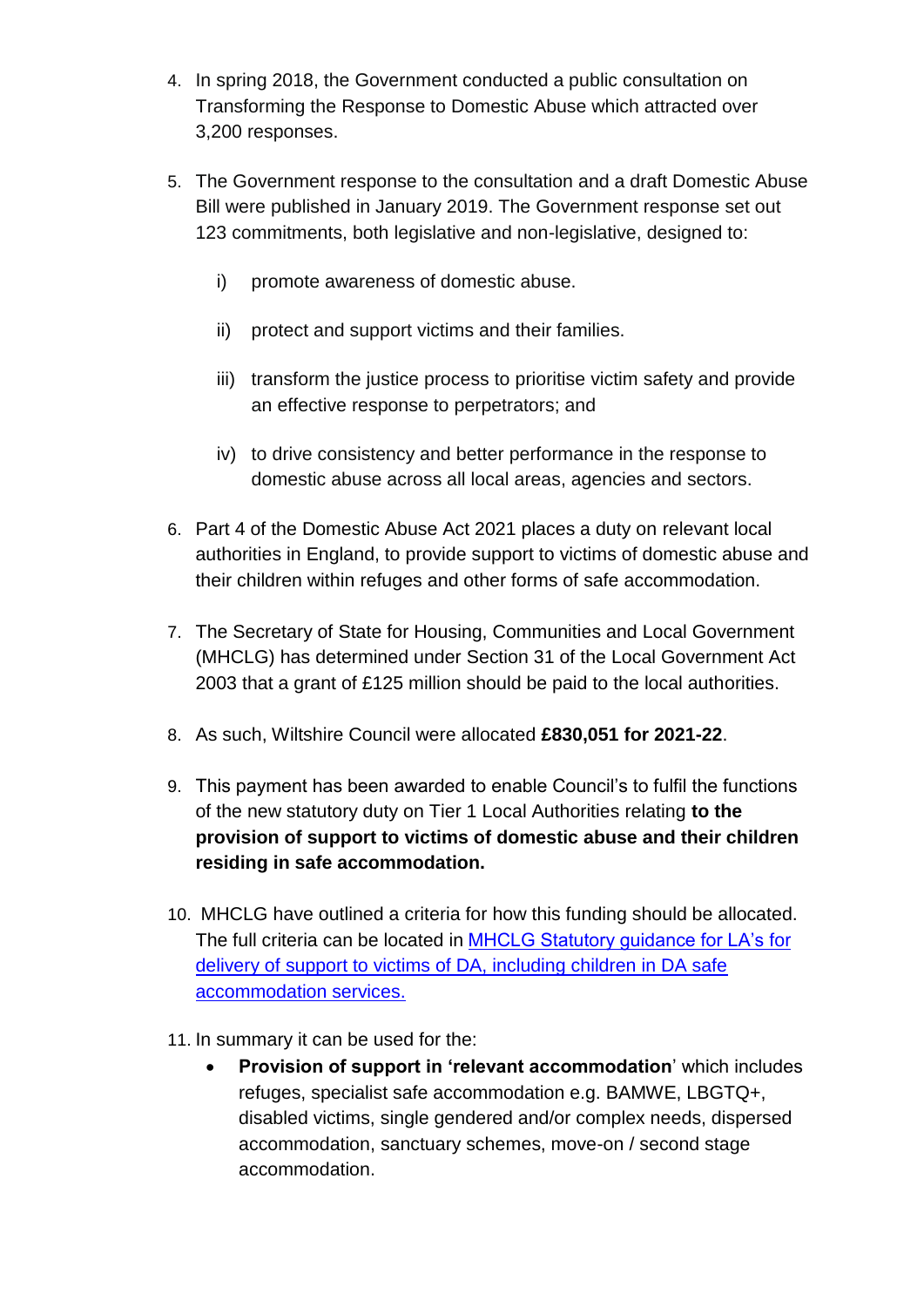**Provision of support can include**: management of services within the 'relevant accommodation', day-to-day running, advocacy support, DA prevention advice, Prevent re-victimisation, specialist support for victims designed to recognise victims with relevant protected characteristics and/or complex needs, children's support. Housingrelated support, advice services including counselling and therapy

## **Main Considerations for the Council**

12. Using the criteria defined [MHCLG Statutory guidance for LA's for delivery](https://eur02.safelinks.protection.outlook.com/?url=https%3A%2F%2Fassets.publishing.service.gov.uk%2Fgovernment%2Fuploads%2Fsystem%2Fuploads%2Fattachment_data%2Ffile%2F993825%2FDomestic_Abuse_Act_-_draft_statutory_guidance.pdf&data=04%7C01%7CHayley.Mortimer%40wiltshire.gov.uk%7C77dcae27d3e24148b85708d9357c1be8%7C5546e75e3be14813b0ff26651ea2fe19%7C0%7C0%7C637599629417622341%7CUnknown%7CTWFpbGZsb3d8eyJWIjoiMC4wLjAwMDAiLCJQIjoiV2luMzIiLCJBTiI6Ik1haWwiLCJXVCI6Mn0%3D%7C1000&sdata=vTgRua26Xu2Ei4nxOAt3GHJR9%2F5OusDtUSv39BgRcjg%3D&reserved=0)  [of support to victims of DA, including children in DA safe accommodation](https://eur02.safelinks.protection.outlook.com/?url=https%3A%2F%2Fassets.publishing.service.gov.uk%2Fgovernment%2Fuploads%2Fsystem%2Fuploads%2Fattachment_data%2Ffile%2F993825%2FDomestic_Abuse_Act_-_draft_statutory_guidance.pdf&data=04%7C01%7CHayley.Mortimer%40wiltshire.gov.uk%7C77dcae27d3e24148b85708d9357c1be8%7C5546e75e3be14813b0ff26651ea2fe19%7C0%7C0%7C637599629417622341%7CUnknown%7CTWFpbGZsb3d8eyJWIjoiMC4wLjAwMDAiLCJQIjoiV2luMzIiLCJBTiI6Ik1haWwiLCJXVCI6Mn0%3D%7C1000&sdata=vTgRua26Xu2Ei4nxOAt3GHJR9%2F5OusDtUSv39BgRcjg%3D&reserved=0)  [services.](https://eur02.safelinks.protection.outlook.com/?url=https%3A%2F%2Fassets.publishing.service.gov.uk%2Fgovernment%2Fuploads%2Fsystem%2Fuploads%2Fattachment_data%2Ffile%2F993825%2FDomestic_Abuse_Act_-_draft_statutory_guidance.pdf&data=04%7C01%7CHayley.Mortimer%40wiltshire.gov.uk%7C77dcae27d3e24148b85708d9357c1be8%7C5546e75e3be14813b0ff26651ea2fe19%7C0%7C0%7C637599629417622341%7CUnknown%7CTWFpbGZsb3d8eyJWIjoiMC4wLjAwMDAiLCJQIjoiV2luMzIiLCJBTiI6Ik1haWwiLCJXVCI6Mn0%3D%7C1000&sdata=vTgRua26Xu2Ei4nxOAt3GHJR9%2F5OusDtUSv39BgRcjg%3D&reserved=0) The proposals for the grant are listed in the table below:

|                                                       |          | FTE cost per unit | <b>Total Cost</b> |
|-------------------------------------------------------|----------|-------------------|-------------------|
| <b>Proposed Area of Spend</b>                         | Provider | per annum         | <b>Proposed</b>   |
| <b>Resettlement workers x3</b>                        |          |                   |                   |
| Supporting the move-on needs across the               | Splitz   | 33,000            | 99,000            |
| current provision in contract                         |          |                   |                   |
| Specialist IDVA x1                                    | Splitz   | 33,000            | 33,000            |
| Supporting male victims/complex needs                 |          |                   |                   |
| <b>Children's Support Workers X4</b>                  |          |                   |                   |
| Working across the current Refuge & Places of         | Splitz   | 33,000            | 132,000           |
| <b>Safety Provision</b>                               |          |                   |                   |
| <b>Manager Support x1</b>                             |          |                   |                   |
| To oversee and support additional staff within        | Splitz   | 40,000            | 40,000            |
| the contract - focussed on supported                  |          |                   |                   |
| accommodation                                         |          |                   |                   |
| <b>Provision of Therapeutic Support across refuge</b> |          |                   |                   |
| & places of safety                                    | Splitz   | 10,000            | 12,000            |
| Incl. play therapy for children & arts,               |          |                   |                   |
| mindfulness etc for adults                            |          |                   |                   |
| Provision of Counselling support for adults           |          |                   |                   |
| accessing refuge, places of safety & move on          |          |                   |                   |
| Currently not in scope for current contract,          | Splitz   | 12,000            | 10,000            |
| would provide additional emotional and                |          |                   |                   |
| wellbeing support                                     |          |                   |                   |
| <b>Engagement Role - to work with communities</b>     |          |                   |                   |
| that are not engaging in specialist support           |          |                   |                   |
| services X1                                           | Splitz   | 34,000            | 34,000            |
| incl. LBGTQ+, male victims, gypsy & traveller         |          |                   |                   |
| groups etc                                            |          |                   |                   |
| Accommodation support work - focused on               |          |                   |                   |
| working with the military personnel x1                |          |                   |                   |
| to support military Cotswold Centre and those         | Splitz   | 33,000            | 33,000            |
| behind the wire where perpetrator may have            |          |                   |                   |
| moved into single accommodation etc                   |          |                   |                   |
| <b>Sub Total</b>                                      |          |                   | 393,000           |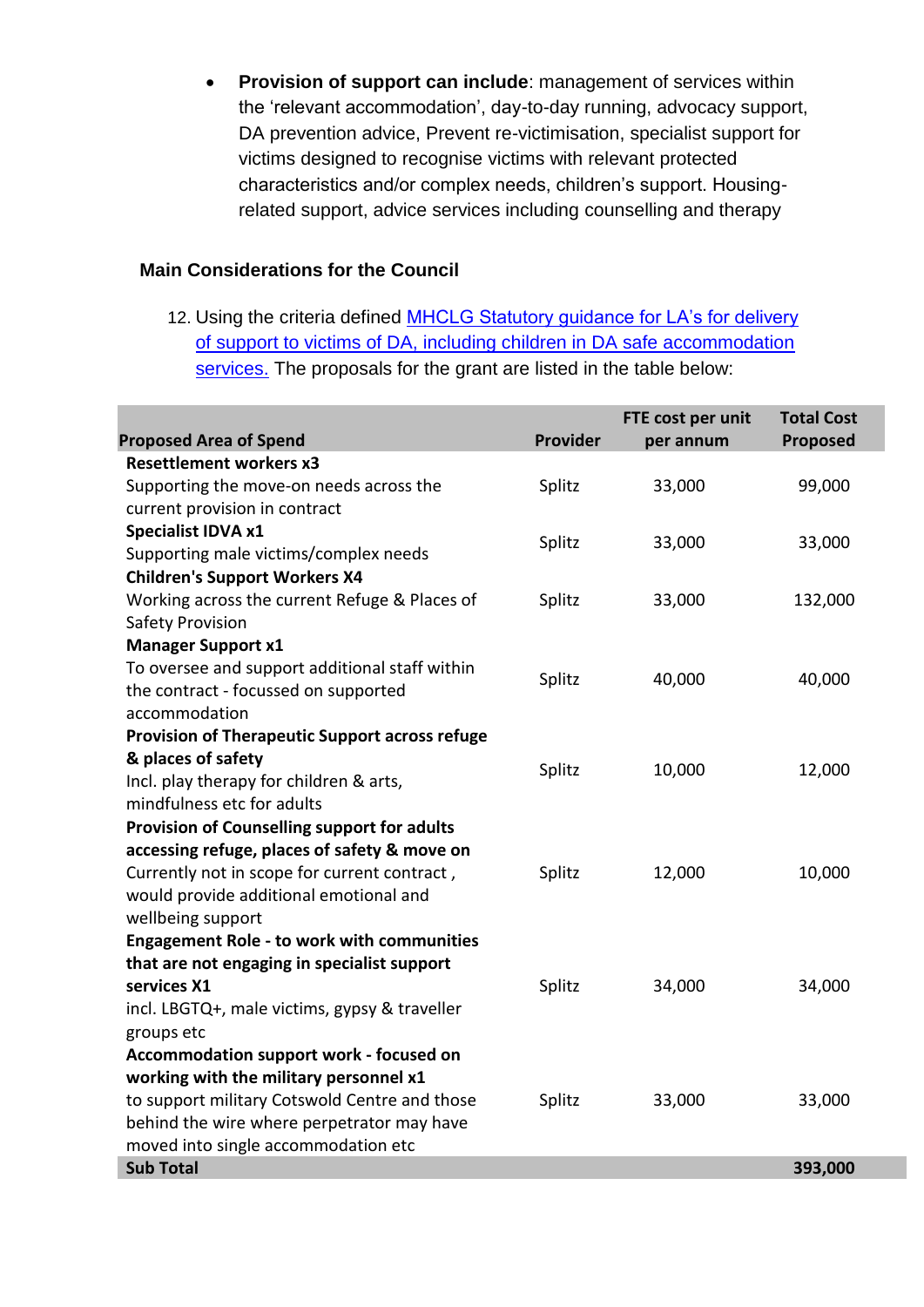| <b>Training - for staff on Mental Health/Suicide</b><br>Prevention / Disability to enable staff | External<br><b>Training</b> | 5,651  | 5,651   |
|-------------------------------------------------------------------------------------------------|-----------------------------|--------|---------|
| to better prepare to support vulnerable clients                                                 |                             |        |         |
| <b>Sub Total</b>                                                                                |                             |        | 10651   |
| LA Housing - Move-on Support Workers                                                            | LA Housing                  | 38,000 | 38,000  |
| to support x1 worker                                                                            |                             |        |         |
| LA Children's Services - 4 x Family Support                                                     |                             |        |         |
| <b>Workers</b>                                                                                  | LA                          |        |         |
| To provide additional support needs at an early                                                 | Children's                  | 38,000 | 152,000 |
| intervention level, working alongside the work                                                  | <b>Services</b>             |        |         |
| of the families staying in supported                                                            |                             |        |         |
| accommodation                                                                                   |                             |        |         |
| LA Project Support x1                                                                           |                             |        |         |
| To oversee the funding and how the projects                                                     |                             |        |         |
| have been delivered and the collect outcomes                                                    | LA PH                       | 44,400 | 44,400  |
| to inform the future evidence and MHCLG                                                         |                             |        |         |
| return                                                                                          |                             |        |         |
| <b>Sub Total</b>                                                                                |                             |        | 234,400 |
| CBT intervention to support change in mood,                                                     |                             |        |         |
| anxiety and stress X3 workers                                                                   | Wiltshire                   |        |         |
| Person-centric approach, providing low-level                                                    | Centre for                  |        |         |
| interventions through CBT focusing on root                                                      | Independent                 | 32,000 | 96,000  |
| causal issues impacting on mood, wellbeing,                                                     | Living                      |        |         |
| anxiety and stress                                                                              |                             |        |         |
| <b>Sub Total</b>                                                                                |                             |        | 96,000  |
| <b>Specialist Substance Misuse Support worker</b>                                               |                             |        |         |
| (focus DA) x1 worker                                                                            |                             |        |         |
| To enhance support to victims with complex                                                      | Turning                     | 32,000 | 32,000  |
| needs including substance misuse whilst in                                                      | Point                       |        |         |
| support accommodation                                                                           |                             |        |         |
| <b>Sub Total</b>                                                                                |                             |        | 32,000  |
|                                                                                                 |                             |        |         |
| Specialist Support worker x2 to support                                                         |                             |        |         |
| increased provision offer through Julian House                                                  |                             |        |         |
| Contract (4 bed house & 2 bed House)                                                            | Julian House                | 32,000 | 64,000  |
| Work can support learning around additional                                                     |                             |        |         |
| move-on, whole-house support                                                                    |                             |        |         |
| <b>Sub Total</b>                                                                                |                             |        | 64,000  |
| <b>Provision of Sanctuary Scheme</b>                                                            | Wiltshire                   |        |         |
| to support DA victims and their families to stay                                                |                             | 5,000  | 5,000   |
| safely in their homes                                                                           | Bobby Van                   |        |         |
|                                                                                                 |                             |        | 830,051 |

13. The proposals are underpinned by the work and evidence base gathered as part of the health needs assessment for both supported accommodation and the wider needs and demands of DA on our local populations. Additionally, as part of the capacity-building grant Wiltshire Council received in 2020/21, further qualitative work was undertaken to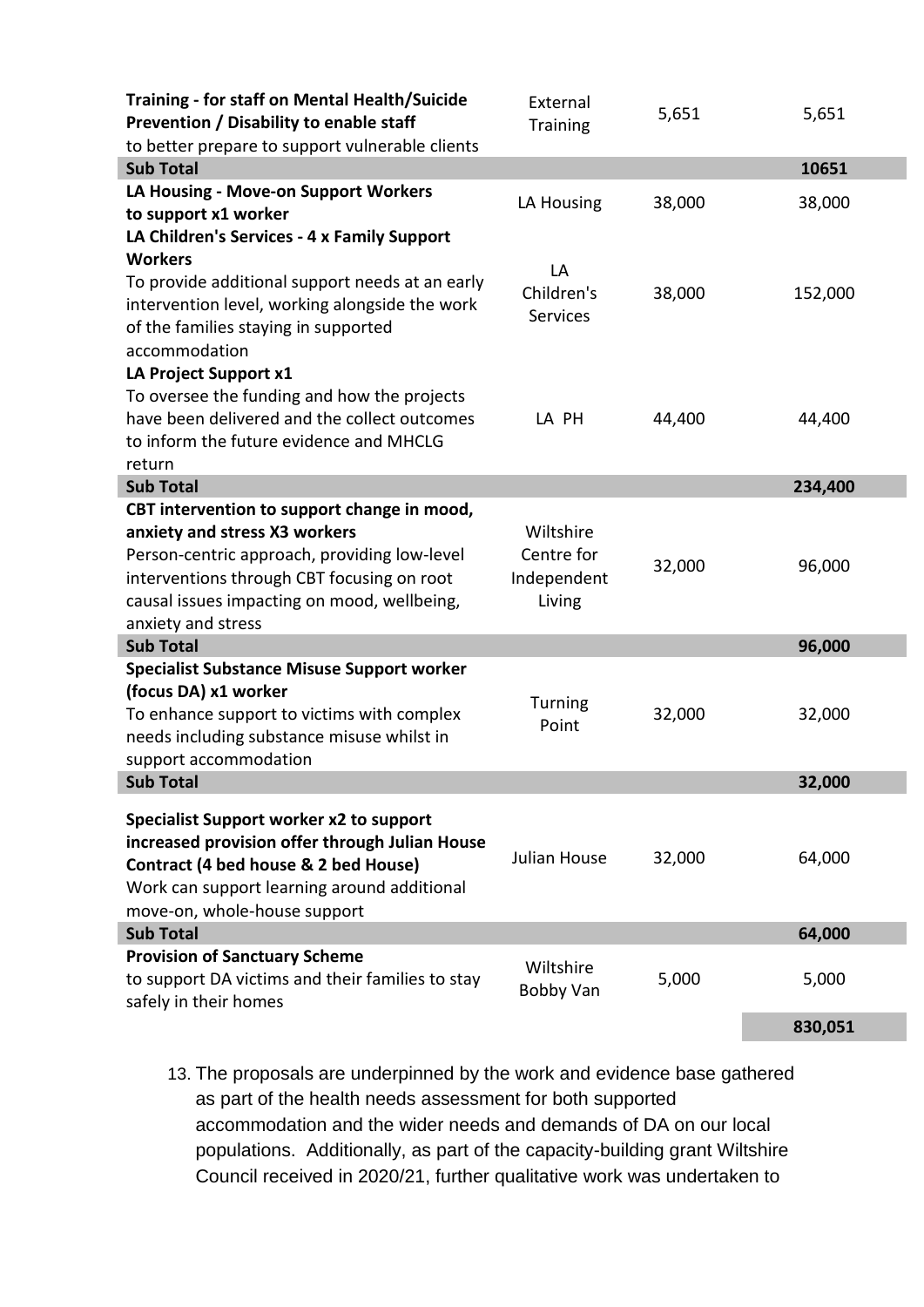gain feedback from both service-users and ex-service users of local supported accommodation. This has been used to develop the proposals.

- 14. Whilst the proposals provide opportunity for some innovation within the confines of the above criteria for the conditions of how we use the funding; there is still a need to be realistic about how the money can be spent inyear. Additionally, where possible look to enhance offers for support within existing relationships that as a local authority already have established, to enable rapid mobilisation and delivery.
- 15. Whilst there is a commitment from central government to provide funding to local authorities for the next three years as part of the Domestic Abuse Act 2021; funding for future years is uncertain (although thought to be less than year 1) and will not be announced until late 2021/ early 2022 for April 2022 (yr 2). Therefore, we cannot use this short-term (yearly) funding to develop significant change e.g. to the current offer in terms of shifting to more independent (self-contained) provision offers, with support etc. due to the uncertain funding position from government over the coming years.

### **Overview and Scrutiny Engagement**

- 16. This paper was produced following a collaborative discussion between the Corporate Directors for People; Corporate Director for Resources; Director for Legal and Governance and the Director for Public Health. The Cabinet member for Public Health Cllr Jacobs has also been consulted with in advance.
- 17. The Chair and Vice-Chair of the Health Select Committee were informed that this report would be presented to Cabinet. The Committee will be informed of the Cabinet decision and the agreed provider(s).

#### **Safeguarding Implications**

18. Safeguarding and protecting those at risk remains at the heart of the domestic abuse agenda and as such there are strong processes in place to ensure that services identify those at risk of harm and/or exploitation and those concerns are reported appropriately. Across Wiltshire Council there are strong established relationships cross cutting children's and adult's safeguarding, housing and public health to ensure that any risks, concerns or incidents are escalated in line with Council protocols and procedures.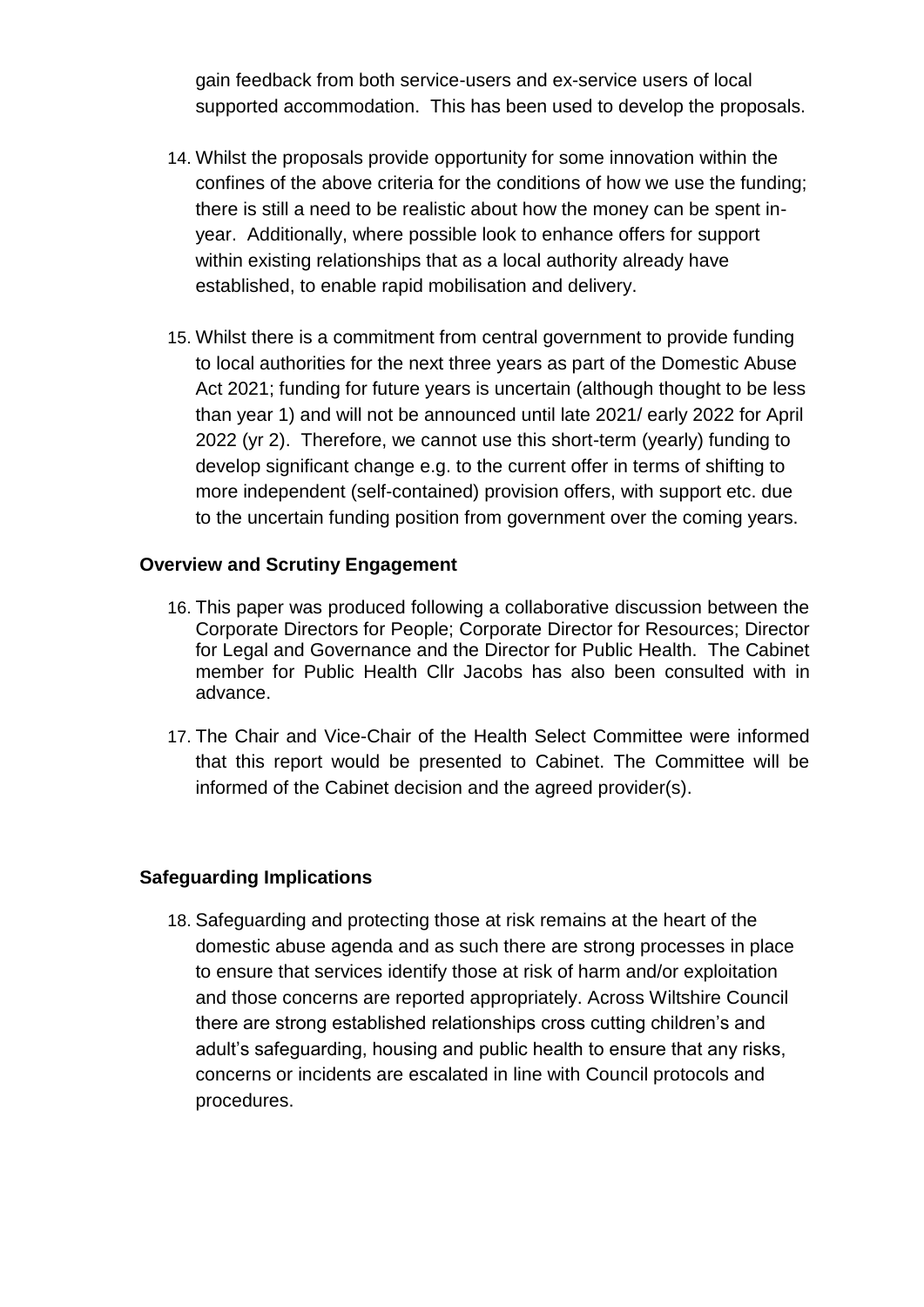## **Public Health Implications**

- 19. Domestic abuse is a key public health priority, which creates a substantial burden of harm that significantly impacts on health and wellbeing. Still referred to as a 'hidden crime', it has one of the highest under-reporting rates; using the crime survey for England and Wales, we can project that just fewer than 9,000 women in Wiltshire will be living with the effects of domestic abuse.
- 20. The health impacts of domestic abuse are widely reported; from physical injury, to the significant long-term association with poor mental health and wellbeing including depression, anxiety, increased risk of suicide, as well as increased use and reliance of alcohol and drugs.
- 21. There has been much documented on the impact of domestic abuse on children; with domestic abuse recognised as a factor in over half of all serious case reviews. There are significant long-term impacts of children witnessing domestic abuse, with over a third going on to experience another form of abuse. There is also a higher probability of parental neglect, poor emotional wellbeing and resilience, school non-attendance, behavioural issues (including anti-social behaviour/offending) and difficulty in recognising and establishing appropriate relationships with others.
- 22. The Wiltshire domestic abuse agenda is cross-cutting and is integrated across Child and Adult Safeguarding, Drugs and Alcohol, Private Space Violence, Child Sexual Exploitation and the Modern-day Slavery agendas.

# **Procurement Implications**

- 23. Procurement have been consulted as part of this papers development and the planning required around the use of the funding and the procurement processes that will be required to support the use of the funding.
- 24. Award of the funding detailed within this Cabinet Paper will be done in line with our requirements under the Council's Constitution and the Public Contract Regulations 2015.
- 25. A variety of solutions compliant with our requirements set out in paragraph 24 could be used to award this funding including (but not limited to) modifications of contract and competitive processes.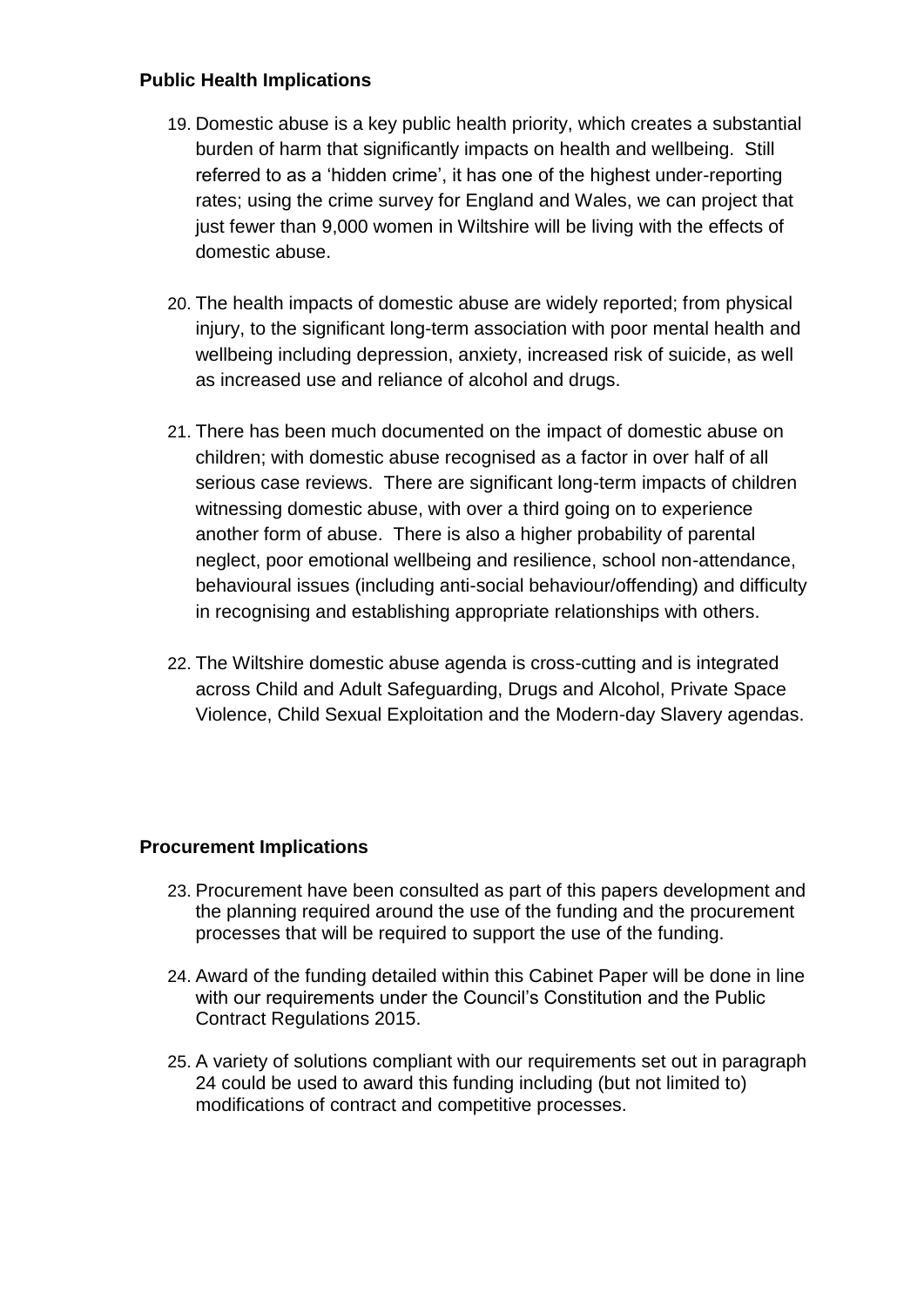26. The Strategic Procurement Hub has been and will continue to provide advice and support on the award of this funding as set out in this Cabinet Paper.

## **Equalities Impact of the Proposal**

27. The Public Sector Equality duties to have due regard to the need to eliminate discrimination, foster good relations and promote equality of opportunity applies in all exercises all functions of the Council. As this report relates to funding a full equalities impact assessment has not been undertaken on this proposal. However, it has been noted that some service users accessing support will fall into certain protected characteristics under the Equality Act 2010 (age, sex, sexual orientation, race) and the proposal does include ensuring these groups have appropriate knowledge of, and access to, the services proposed. Through this funding the council will ensure that the support provided by those providers will meet any duties under the Act.

### **Environmental and Climate Change Considerations**

28. Environmental and climate change considerations do not affect the decisions required within this proposal.

### **Risks that may arise if the proposed decision and related work is not taken**

- 29. The funding will not get allocated and therefore additional support to those victims and their families who have fled domestic abuse and residing in supported accommodation will not be available.
- 30. The new statutory duty on Local Authorities for this area of business, requires an annual report to MHCLG on the work that is being delivered to support victims and their families who have fled domestic abuse and in supported accommodation.

### **Risks that may arise if the proposed decision is taken and actions that will be taken to manage these risks**

31. As this is one-year funding, recruitment for short-term posts may be challenging from a potentially finite pool of specialist support services to add value.

#### **Financial Implications**

32. There are no major financial implications, as the proposals are supported using an external government grant, using a criteria to determine its allocation. It is anticipated the funding will be spent across 2021/22; anything that is not spent in year will be rolled over into an earmarked reserve and be used to support the continuation of work being delivered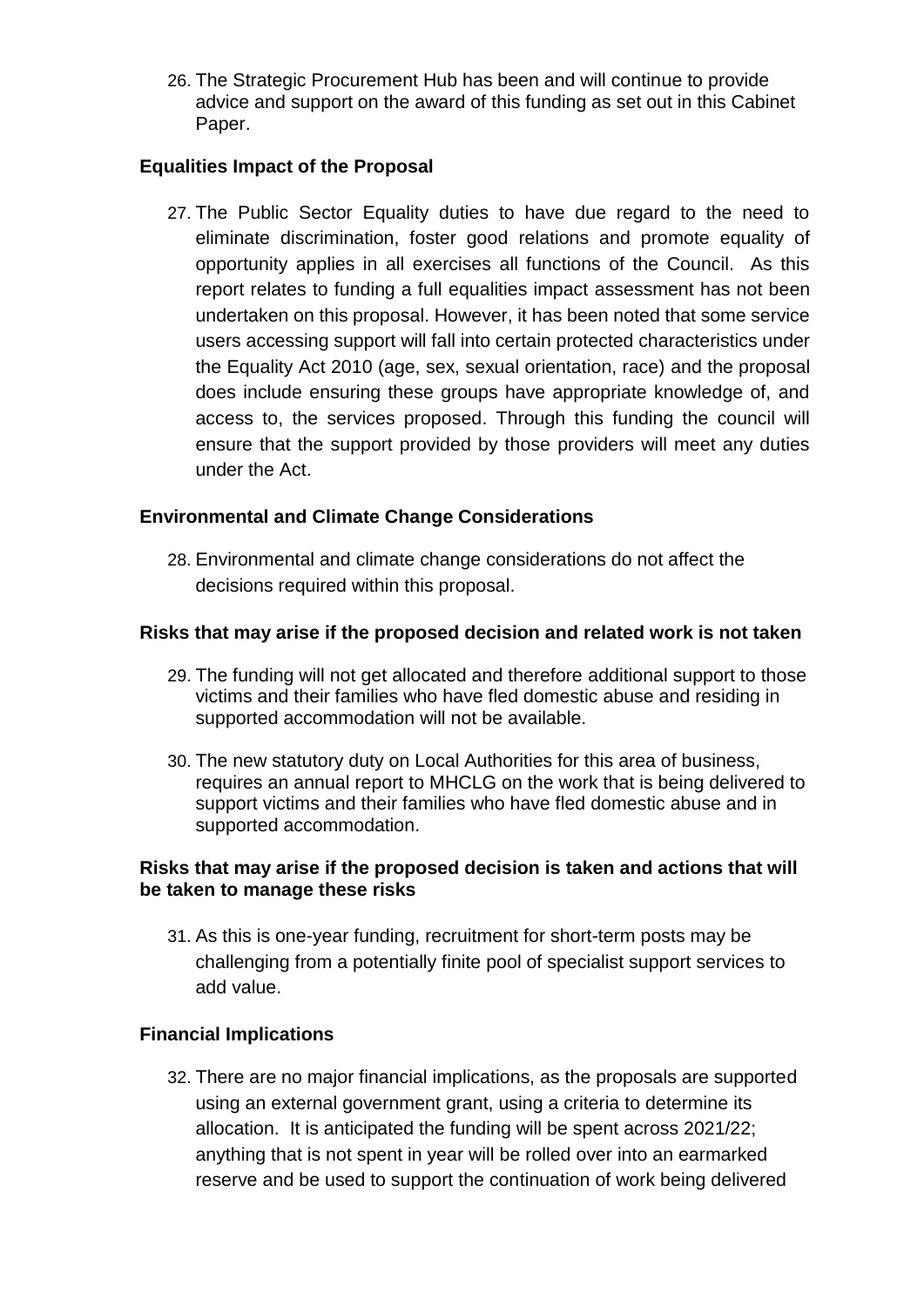against this agenda. We are aware that MHCLG anticipate announcing the next years funding in early 2022, so once this has been released, we will review the landscape going forward.

# **Legal Implications**

- 33. The Secretary of State for Housing, Communities and Local Government (MHCLG) has determined under Section 31 of the Local Government Act 2003 that a grant of £125 million should be paid to the local authorities. As such, Wiltshire Council were allocated £830,051 for 2021-22.
- 34. This proposals in this report ensures that the Council will be able to meet the statutory responsibilities imposed by Part 4 of the Domestic Abuse Act 2021, relating to the provision of support for all victims of domestic abuse and their children.
- 35. The constitution requires that delegation of authority applies to the approval of awarding grants to an external body, as this exceeds £250,000 this sits with cabinet.

### **Workforce Implications**

36. None

# **Conclusions**

- 37. Part 4 of the Domestic Abuse Act 2021 details the statutory responsibilities of the Local Authority functions relating to the provision of support for all victims of domestic abuse and their children, regardless of their relevant protected characteristics, within relevant accommodation (as defined by the Regulations).
- 38. The Government has been clear that having the right support to protect and assist all victims of domestic abuse will make individuals and families safe, sooner.
- 39. Government recognises the critical importance of safe accommodation and support for victims and their children as they rebuild their lives after the trauma of domestic abuse.
- 40. Following extensive engagement and public consultation, Sections 57-61 of the Domestic Abuse Act 2021 underpinned by this guidance introduce new requirements on local authorities and more accountability in the local delivery of domestic abuse support in safe accommodation.